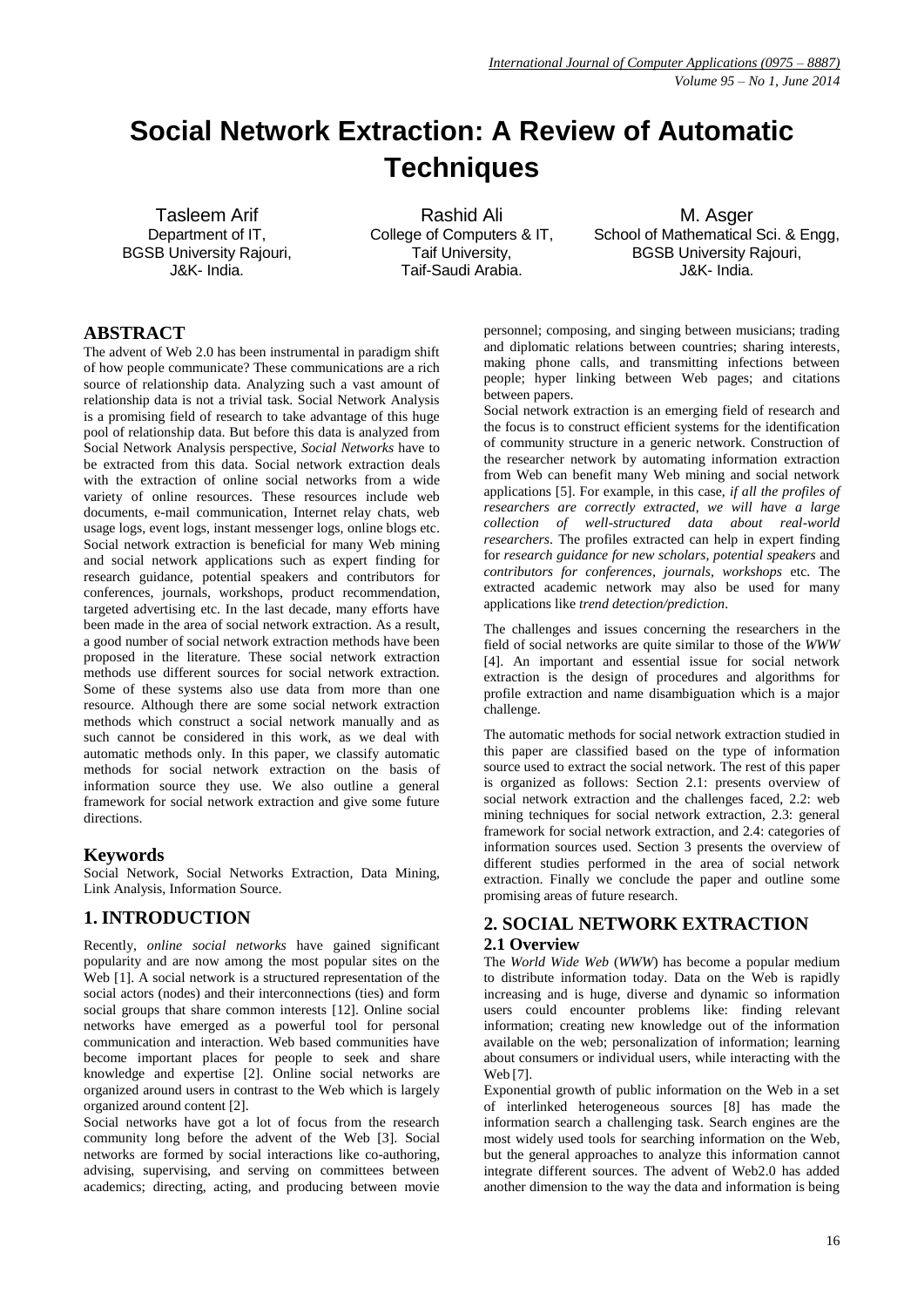populated and shared. These new medium of interactions generate a lot of data about personal communications which when combined with search engine results can be used for extraction of social networks in more efficient ways.

#### **2.2 Web Mining Techniques for Social Network Extraction**

Web mining deals with the discovery and extraction of useful information from the Web. Web mining can be classified into Web Content Mining (WCM), Web Structure Mining (WSM) and Web Usage Mining (WUM). WCM analyzes the contents on the Web, WSM deals with the links and structure of websites, and WUM can be used to analyze how websites have been used.

Web mining is very useful in online social network analysis and extraction. WCM can be used for a number of purposes such as categorization or classification of documents on an online social networking website, analyzing users' reading interests, determining their favourite content, etc. WUM provides usage data and user communications logs on an online social networking website. This data can be transformed into relational data for social-networks construction [9]. WSM is very useful for extracting online social networks by extracting the links from WWW, e-mail or other sources. In addition it can also be used to analyze path length, reachability or to find structural holes. For most online social networks analyses, the three types of Web mining can't work alone and it is usually necessary to utilize all three types of Web mining techniques together.

The Web mining techniques discussed above can be used for online social networks analysis. For example, clustering can be used for finding the group of closest people in a network or cross networks, association rule mining can help discover the hidden relationships between nodes in a social network or even cross networks, recommendation and information filtering purposes. There are huge resources of interpersonal communications, relationships and behaviors data available for online social networks analysis. This data is produced by the incredible developments of on-line social networking websites and applications [10]. Web mining is considered to be the most suitable information technique for the analysis of online social networks [4].

Social network extraction is usually the main task in SNA. The network can be extracted from different information sources such as the Web, email communications, Internet relay chats, telephone communications, organization and business events, etc. [11].

## **2.3 General Framework for Social Network Extraction**

In the proposed framework, as shown in Figure 1, we divide the process of social network extraction based on user input into five steps namely Data Extraction, Preprocessing, Algorithm Design, Network Extraction and Visualization. Required data is extracted from any of the resources like e-mail communications, Web pages, blogs, social networking services, instant messengers, citations, etc. Data may be extracted from one or more resources depending upon the requirements. The data extracted goes through preprocessing. Data is cleaned and formatted as per the requirements. For the purpose of integration, name disambiguation is performed to make the extracted data useable. Processed data is stored in the database for future reference. Algorithms for relation identification and extraction, expert user determination etc. are then developed as the case may be. Based on the extracted relationship data and profiles, a social network is extracted which can be visualized through a visualization package.

## **2.4 Web Information Sources**

The relationship information for extracting of social networks is obtained from various online sources. The sources that have been used in these studies are Web pages, e-mail communications, instant messaging, Internet relay chats, blogs, online social networking sites, news, web albums, etc.

The different social network extraction techniques can be classified into following six categories on the basis of information source they use.

- 1. Web based Social Network Extraction.
- 2. E-mail Communication based Social Network Extraction.
- 3. Instant Messaging/ Chat based Social Network Extraction.
- 4. Blogs based Social Network Extraction.
- 5. Online Social Networking Sites Data based Social Network Extraction.
- 6. Multi-Source Data based Social Network Extraction.

# **3. SOCIAL NETWORK EXTRACTION METHODS**

#### **3.1 Web based Social Network Extraction**

Several studies use a search engine to extract social networks from the Web [6, 11, 13, 14, 15]. Co-occurrence of names on the web, which is basically obtained by posing a query including two names to a search engine, is commonly used as proof of relational strength. Referral Web [11] was the first



Figure1: General Framework for Social Network Extraction.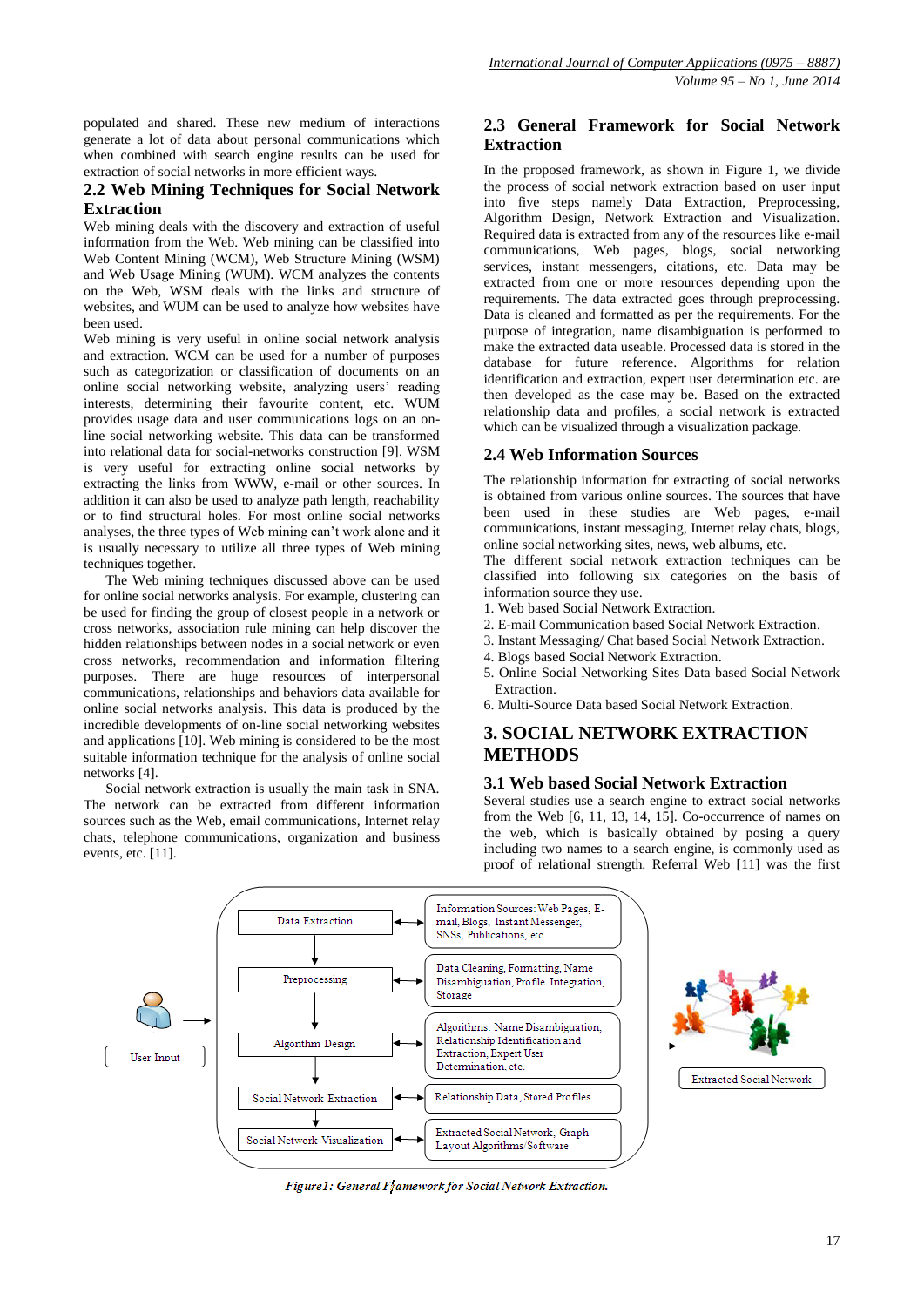attempt of this kind to develop an automated interactive tool for social network extraction and finding shortest referral chains to experts. It uses *Altavista* to extract social networks through co-occurrence of names in close proximity in any document e.g. personal homepages, lists of co-authors in technical papers, citations, and organizational charts publicly available on the WWW taken as evidence of a direct relationship. The network obtained is an egocentric network. With increasing usage of Internet and development of WWW large amount of information about our daily lives is available online, making automatic extraction of social relations more demanding than when Referral Web was developed.

Tombe et al. [6] proposed a system for social network extraction of predefined conference participants from the Web by using participants attributes like *Name*, *E-mail*, *Affiliation*, etc. The relationships between any two participants are determined using the Web information gathered by posing a query to a search engine in a similar fashion of [11] by using Jaccard Co-efficient. P. Mika developed *Flink* [14], a system for extraction, aggregation, and visualization of online Semantic Web community. The Web mining module of *Flink* obtains as in [11] hit count from *Google* for both the persons *X* and *Y* individually as well as hit count for co-occurrence of these two names and calculates strength of their ties using Jaccard coefficient. It also performs the additional task of associating a researcher with a given topic of interest. Matsuo et al. developed *POLYPHONET* [13], which also uses *Google* to measure the co-occurrence of names. In their study, several co-occurrence measures [16] have been used, including the matching coefficient, mutual information, Dice coefficient, Jaccard coefficient, and overlap coefficient. The overlap coefficient performs best according to their experiments.

The fundamental idea behind [6, 11, 13, and 14] is that *the strength of a relation between two entities can be estimated by co-occurrence of their names on the web*. The criteria to recognize a relation, such as the measure of co-occurrence and a threshold, are determined beforehand. Although the approach is effective for extracting a social network of researchers, studies [6] indicate that it does not perform well for various entities on the Web. Co-occurrence-based methods become ineffective when two entities co-occur universally on numerous Web pages and function ineffectively when applied to inhomogeneous communities which mean that co-occurrence of names on the Web not always represent precisely the relational strength of two entities and for inhomogeneous entities it is difficult to precisely recognize the relation using a single criterion [6].

The quality of social network extraction method depends primarily on whether it has been able to address well the problems associated with profile extraction and name disambiguation. *Arnetminer* [5, 17] focuses primarily on *profile extraction* and *name disambiguation* for academic researchers and proposes a unified approach based on *Conditional Random Fields* (CRFs) [18] to extract researcher profiles from the Web using *Google* and integrating the extracted researcher profiles and the crawled publication data from the online digital libraries. A unified probabilistic framework for dealing with the name ambiguity problem has been proposed for integration. The draw back in this case is that *k* (actual number of researchers having same name, say *'a'*) has to be provided manually.

The study in [19] uses the co-occurrence of named entities in news articles to infer relationships and extract social networks from the relationship data. The proposed system extracts social network from unstructured data i.e. multilingual news from about 1500 websites in 40 languages. Most of the methods discussed in this section used co-occurrence based metrics to compute the weight of the extracted relations among entities but few of them have examined how to weigh each relation among entities beyond the co-occurrence based metrics [13]. Oka and Matuso [20] propose a method for weighting the relation among entities based on the weight of relations through the keyword, overcoming the shortcomings of the cooccurrence based metrics. The method receives a pair of entities and various relations that exist between entities as input. The output is the weight value for the pair of entities according to the generality of the keyword as a measure of its web hit counts.

# **3.2 E-mail Communication based Social Network Extraction**

*Email* is one of the primary ways that people use to communicate and access their widespread social networks. Because of its inherent properties it is considered as a highly relevant area for research on communities and social networks [21]. It is the number one online activity for most users and there are few advanced email technologies that take advantage of the large amount of information present in a user's inbox [22]. Email data becomes a powerful information source for studying social networks because of a number of advantages: availability of large amount of data on personal communications in a standard electronic format; ubiquity of email usage; frequency, longevity, and reciprocity of email communications; type (content) of communication; temporal data; and availability on both sender and receiver side. In addition to the advantages, accessing email communications has certain issues as well. Privacy issues like compromising personal privacy and organizational confidentiality concerns are the biggest barriers for email related social research which can be alleviated by accessing only header information but ignoring information carried in the message significantly limits the potential of using email as source of information for analyzing social relationship. Although the format of email messages is relatively standard and it is easy to generate communication links from email archives, automatic extraction of social network is not easy because of issues like: multiple identities of same person; spam and group aliases; categorization of social relations by email content; weighting ties by different indicators such as reciprocity, frequency, and longevity of discussion; and aggregation of "*To, Cc, Bcc*" [23]. Several studies [21, 22, 23 and 24] have used email communication as data source for social network extraction and tried to leverage the associated benefits and address the issues concerning its usage.

Automatic construction of a network of correspondences and community detection from email data keeping privacy concerns in mind using only "to:" and "from:" fields from each email has been discussed in [21]. The study in [21] automatically identifies communities within an organization in two basic steps: (a) uses the headers of email logs to construct a graph where the vertices are senders or recipients of email messages and the edges denote an email communication between the nodes they connect, and (b) finds the communities embedded in the graph using the concept of betweenness centrality [25] to partition the graph obtained in first step into discrete communities of nodes. The authors claim that the method was able to identify small communities within a 400 person organization (HP Labs.) in a matter of hours, running on a standard Linux desktop PC and identifies leaders within these communities through network of correspondences.

In [21] population size is predefined and corporate directory (of HP Labs.) is used to remove name ambiguity. This is much easier as compared to an informal network where membership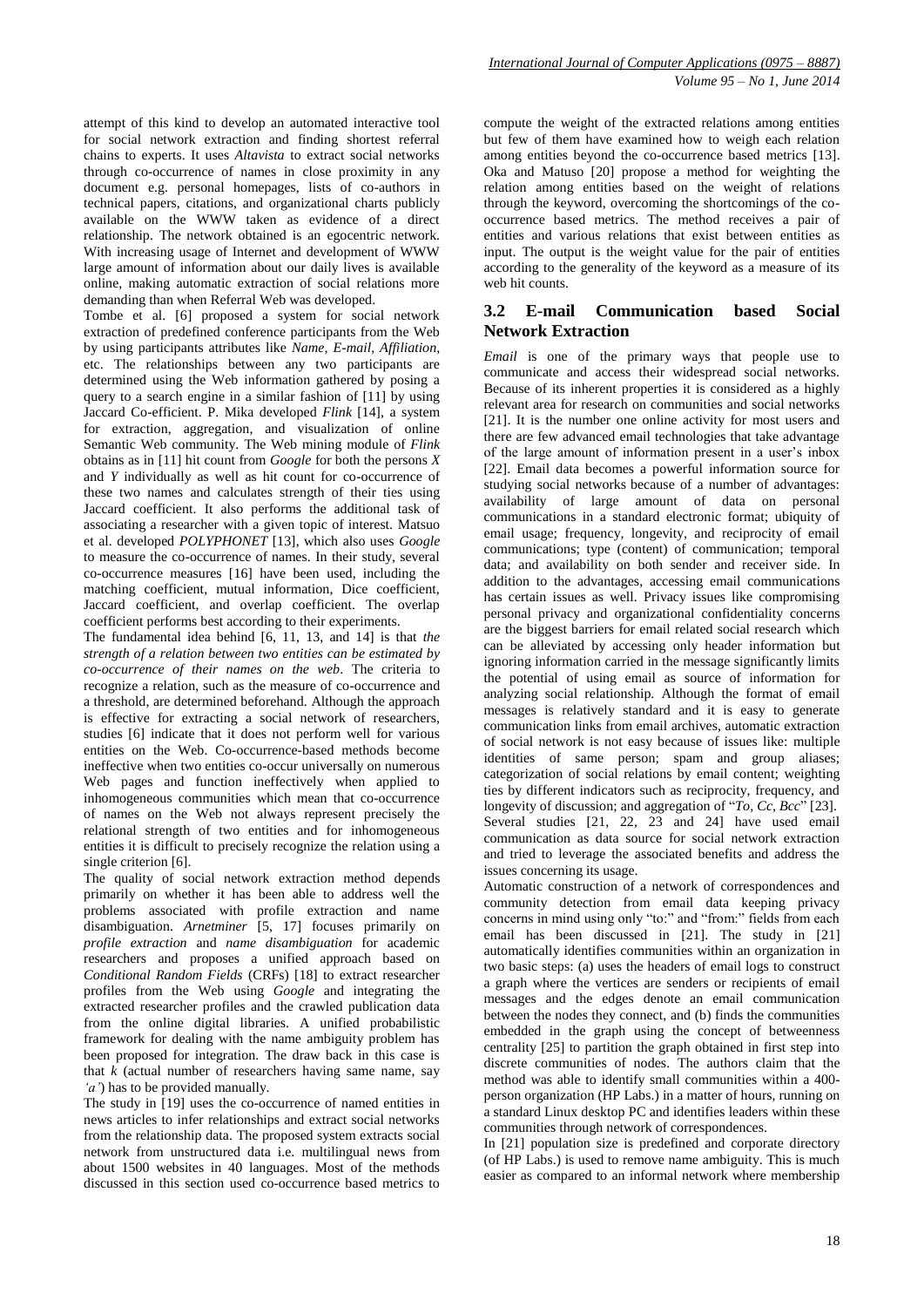is not clearly defined and similar names pose ambiguity problem. In [21] only header information is used to extract the link structure ignoring information carried in the message which significantly limits the potential of using email as a research proxy for social relationship.

EmailNet [23] uses information both from the header and message to extract the link structure and addresses the concerns of privacy and confidentiality by hashing each email to make the messages unreadable to the human. It extracts mails both from personal email clients as well as organizational mail servers, uses filters to handle the issues such as, spammers, duplicate identities, etc., and employs a text clustering technology based email categorization function to categorize emails into several given types of social connections. Email usage pattern analysis functions in [23] help user investigate email interactions in detail, such as time distribution across hours and days, response thread visualization. An email oriented network visualization interface helps users explore the email social network. *R-*Social Network Analysis package (www.sna.stanford.edu/rlabs.php) is used as the social network analysis engine.

Extracting social networks and contact information from email and the Web and combining this information is discussed in [22]. The input to the system [22] is the set of email messages in a user's inbox and the output is an automatically-filled address book of people and their contact information, with keywords describing each person, and links between people defining the user's social network. The six modules of the system are *person name extraction, name co-reference, homepage retrieval, contact information and person name extraction, expertise keyword extraction,* and *social network analysis.* After extracting people names from email messages, it [22] finds each person's Web presence, and then extracts contact information from these pages using a probabilistic model (CRFs). In addition, the system uses an informationtheoretic approach to extract keywords for each person that act as a descriptor of his or her expertise. It then obtains social links by extracting mentions of people from Web pages and creating a link between the owner of the page and the extracted person. The entire system is called recursively on these newly extracted people, thus building a larger network containing "friends of friends of friends". The network so obtained contains a significantly wider array of expertise and influence, and represents the contacts that the user could efficiently make by relying on current acquaintances to provide introductions, perform expert finding, and make new relevant connections.

Bird et. al [24] introduces the problem of identifying email users' aliases. The authors in [24] construct social networks of Open Source Software (OSS) developers through the email archives of OSS projects which provide a useful trace of the communication and co-ordination activities of the participants and consider the developers related if there is evidence of email communication between them. It employs a hybrid (automated/manual) approach to resolving aliases (name disambiguation). The automated approach executes in two steps: (a) automatically crawling messages and extracting all message headers to produce a list of <*name*, *email*> identifiers (IDs) and (b) executing a clustering algorithm that measures the similarity between every pair of IDs. IDs that are sufficiently similar are placed into the same cluster. Once clusters are formed, they are manually post-processed. Communication links between pairs of individuals are extracted from message headers, the sender, the receiver, the sent time, and the identifier of the message (if any) to which this message was a reply. Three measures, *in-degree*, *outdegree* and *betweenness* are taken as indicators of the importance of an individual in a network. Apache developer (www.apache.org) mailing list with 2544 separate IDs was used to empirically study the proposed techniques. It concludes that the most active developers play the strongest role of communicators, brokers, and gatekeepers.

## **3.3 Instant Messaging/ Chat based Social Network Extraction**

Instant messaging (IM) or Internet Relay Chat is a popular form of real time computer-based communications service. Relationship extraction/identification is a central problem in the analysis of such large-scale social networks in their study as social networks as there is no clear measure of relationship strength. In [26] several such measures, obtained from the status log of an IM user, have been proposed that describe the link information between any pair of members. Resig et al. show [27] that, in spite of their simplicity, status logs contain a great deal of structure and relationship identification from this data is not a trivial task. The problem can be alleviated by obtaining acquaintances (e.g. buddies in AOL) list for each user but unfortunately, such lists are not published, so in order to obtain a collection of them one has to contact each author of each list making it an impractical solution. The solution lies in constantly tracking the status (online, busy, away, offline etc.) of each user relative to the IM service. This status data, along with the time at which a given client transitions from one state to another, is published electronically, making it possible to track the state of a population of IM users over a period of time. In [26] these status logs are used as a measure of the degree to which any two AOL IM (www.aim.com) users are related on the IMSCAN framework. The IMSCAN framework does not have content monitoring capabilities.

As pointed in [26], there are two major types of link data related to instant messaging networks; buddy lists: most useful but hardest to acquire, and  $3<sup>rd</sup>$  party social-networking websites: readily available and easily accessible. [26] uses two types of link-based discovery mechanisms viz. co-relation and clustering have been employed. For co-relation based link discovery two experiments were performed in [26]. *First*: for each user, in the instant messaging activity log, the amount of time in seconds the user was online and the number of times the user changed his or her status to online from some other state is counted. *Second*: the degree to which each pair of users is, according to the IM status log, online at the same time is measured. [26] concludes that further efforts are required to accurately model the relationship of two users being linked if they are online at the same time and clustering techniques for recovery of information about social communities in IM networks.

In [27] an Internet Relay Chat (IRC) bot called PieSpy [28] is used to monitor channels and infer the social network structure. Measures like, direct addressing of users, temporal proximity, temporal density, and private message monitoring have been used to infer relationship strength. After inferring social relations, the authors in [27] have used modified spring embedder force model based on [29] for connected network components and m-limited force model [27] for disconnected components networks for extracting social networks.

#### **3.4 Blogs based Social Network Extraction**

Blogosphere is the network of social media sites, in which individuals express and discuss their opinions, facts, events, and ideas pertaining to their lives or society at large. This environment stands out as a rich source of social information. The dramatic increase in their size, diversity and popularity in the recent years has made it a ripe field for automatic extraction of underlying social networks.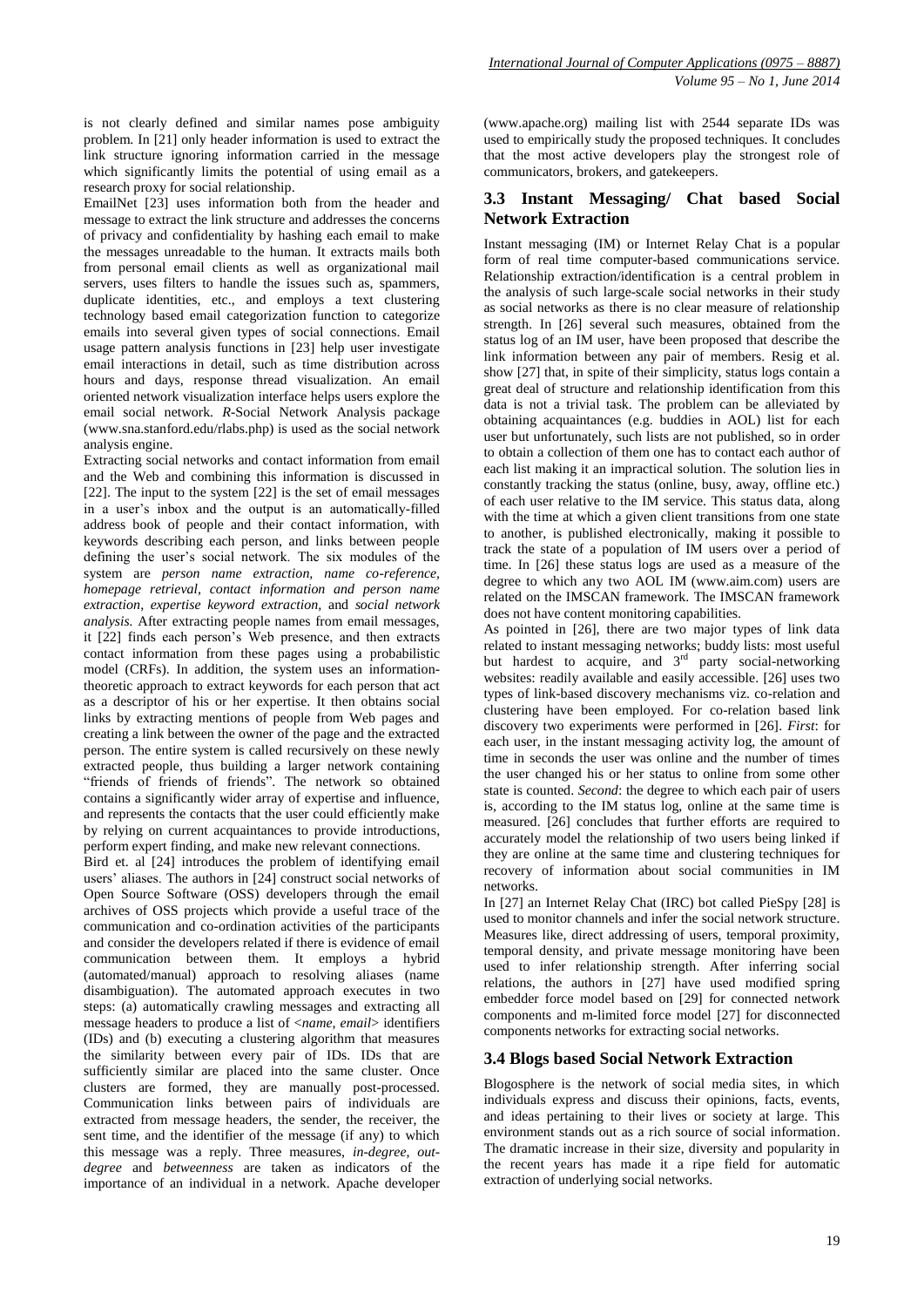Mesquita et.al. [30] proposed a system called SONEX [SOcial Network EXtraction] that extracts information networks from the blogosphere by identifying named entities and relations among them. It works by extracting and clustering entity pairs from the posts in the blogosphere. The clustering step groups together entities with similar context, each cluster is analyzed and a common label is assigned by inspecting the contexts of the pairs within the cluster. Unlike co-occurrence based methods, SONEX assigns a type for each edge by finding relations among entity pairs and uses sentences instead of web pages as the unit for co-occurrence resolution.

SONEX uses this idea behind Open Relation Extraction (ORE) [31] for clustering entity pairs extracted from the blogosphere. The system [30] comprises of three modules viz. Server, Document Parser and Relation Extractor. For the purpose of efficiency each module is implemented in parallel as a separate multi-threaded process. Of the four main Server components, Loader is responsible for reading documents, Sender for sending them to the Document Parser module, Receiver for receiving the parsed posts back and Storage for storing all processed data in a local database. The Server and the Document Parser modules work in a pipeline fashion. To avoid synchronization overhead and achieve parallelism all communication between the modules is buffered in local queues. The Relation Extractor module of SONEX runs after all blog posts are processed and all entities are identified. It works in three steps: identifying entity pairs, clustering such pairs, and labeling the resulting clusters. The Relation Extraction module considers two named entities to form a pair if they appear within the same sentence and are separated by at most 5 intervening words. The ultimate goal here is to cluster entity pairs that belong to the same relation. Hierarchical Agglomerative Clustering (HAC) [32] is used here to cluster the entity pairs since it does not require the number of clusters in advance.

Blogs have become an important means of information diffusion and the hidden social structures have significant influence on the rate and scope of information flow. The study in [33] proposed a new approach to measure the influence of social structure on information flow. Information flow in a network is tracked by using strength of relationships. Information flow is tracked by tracking an arbitrary topic on blogs cruising from the blogs infected by this topic to its neighbors. New topics on the blogs are discovered by change of high frequency words and using tags. All tags are added to the dictionary during blogs segmentation. Two words W1 and W<sub>2</sub> in [33] are considered to belong to a same topic if they appear in same entries for a number of times. The experimental results indicate that the social structures have influence on the scope of the diffusion networks of "interest" topics and that the influence of social networks on information diffusion is related to the characteristic of the information itself.

#### **3.5 Online Social Networking Sites Data based Social Network Extraction**

The advent of Web 2.0 has evolved as the most preferred way of communication in a short span of time. The online social networking sites have taken full advantage of the paradigm shift and have become popular in the recent years and large amount of personal data is available on these sites. Online social networking sites contain huge number of user profiles containing semi-structured personal data [34]. There are some researches which have tried to extract social networks out of the dynamic data available on social networking sites.

The study in [34] extracts profile data from the deep web using the approach adopted in [35]. HTML content is parsed and a vector of tokens is produced in the Data pre-processing phase. Using Java IO methods HTML contents from profile's URL address are extracted and stored in character array. The text in the string after removal of HTML tags is broken down into tokens and the tokens are placed in a vector. Breadth First Search is then used to visit the specified profile webpage if it has not been visited before and the extracted personal details are placed in a repository. Friends list and their profile addresses are extracted and inserted into the repository if they have not been stored before. From the data in the repository an online social network graph is generated and analyzed.

The study in [36] deals with the possibility of extracting relevant information about relationships among subscribed users from Facebook (www.facebook.com). For the purpose of acquiring data [36] employs an agent that simulates the behavior of real users. It visits each publicly available profile on Facebook and extracts relationship information from them. The agent uses Facebook filters to get relationship information from real users only, keeping fan pages and companies away from friendship results. It [36] obtained an undirected graph comprising of 547,302 vertices and 836,468 edges and produced several graphs for SNA and visualization purposes.

Most of the social network extraction methods for online social networking services use explicit links but few studies have tried to analyze the relations within message threads. Social networks can be extracted by extracting the social relations hidden behind message threads [37]. The study in [37] proposes a method to extract the latent social relationship from a social networking service by analyzing the users' activities. Conversation intensity and the relationship are estimated from users' writing patterns and uses Facebook data for evaluation purposes.

It [37] uses a modification of frequent set mining techniques [38] to extract hidden relationships between message threads by discovering sets of users that appeared frequently together by examining users' writing patterns. To capture conversation intensity in a message thread, user's occurrence frequency in a message thread is used as the weight for each user. User groups whose occurrences are equally high and appear frequently together are extracted by adding weight to the basic frequent set mining algorithm and the harmonic mean was applied to the weight of each user. Firstly, in order to calculate relation score between two users in a message thread, the harmonic mean of two users' weights in the message thread is calculated and then overall score among all the transactions is calculated. It then uses weighted harmonic rule mining as a modification of association rule mining algorithm [39] to extract the relationship among the users within message threads.

Very few studies have addressed social network extraction from multimedia data. The study in [40] constructs social networks from contents of photo albums from Facebook data using unsupervised face recognition. It first determines the owner of the album by determining the frequency of the most occurring image (face) in the album. If two persons appear in the same photo, an edge is added between two corresponding albums.

## **3.6 Multi-Source Data based Social Network Extraction**

The Web considered as the biggest database in the world has been used in various studies to extract social networks. Most of the researches mentioned above focused on a single source and the issue of social network extraction from different sources on the Web has not been discussed well in literature [41]. Ting et. al. [42] proposed a system to extract social networks from instant messages and e-mails. It has two major components: one for offline data collection; and the other for online data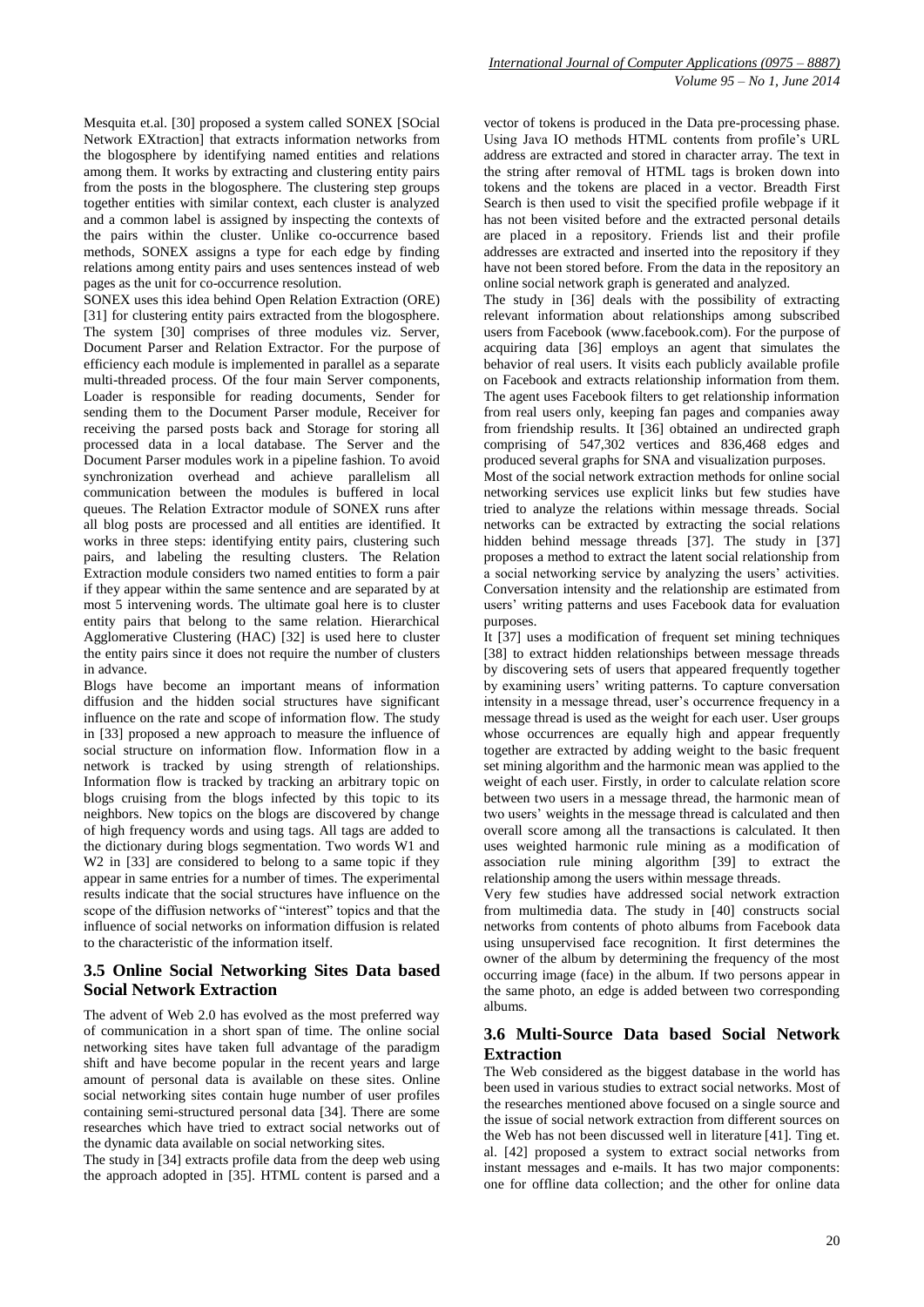processing. Related communication data from e-mails and instant messenger is collected, the data so extracted is filtered by the data extraction engine and relevant data is stored in the database. Data collected, processed and stored by the offline data collection module is used in online processing module for social network construction and visualization.

The relationship (communication frequency) is the most important element to form a social network. In [41] the strength of a relationship (*Ri*) from a specific node to a node '*i*' is calculated using a weighted combination of e-mail, messaging and blogging relationships respectively.

Ansari et.al. [43] propose a system for mining social networks from Web server log files by considering average time spent on each page by every user. The Web server log files goes through a data preparation phase consisting of five processes viz. data collection, data cleaning, session identification, user identification and data summarization. The data prepared goes to the clustering architecture. The clustering architecture consists of five sequential steps viz. site structure mining, outliers deletion, user interest discovery, user clustering and compression. The importance rate of each page in [43] is obtained based on the average time spent on each page by every user. User's virtual communities are constructed from log files using Web mining techniques.

The study in [44] proposed a generic model for multidimensional social network extraction. It captures information about different types of activities and interactions between users along with the dynamics of user's behaviour. The proposed model utilizes information about different relations and the groups that exist within a given relation layer in a specific time window. It analyzes the social network on the basis of three dimensions viz. relations, time, and groups. The relations in the *layer dimension* describe all the relationships between the users of a system. They may be direct relationship between users via e-mail or phone or indirect relationships like sharing and co-editing documents in business intranet. A single layer represents a simple social network of all the users of the system connected to each other by that relationship only. Aggregation of different layers gives multi-layered social network of the same set of nodes connected by more than one relationship. *Group dimension* contains all the social groups that can be obtained in the clustering process. The *time dimension* may represent a snapshot at given time stamp, i.e. relation existing at that time, and also relations extracted for a given period, i.e. based on human activities within a particular time-window.

## **4. CONCLUSIONS AND FUTURE DIRECTIONS**

In this paper, we classified and discussed various automatic methods for social network extraction. These methods have an edge over the manual methods where extracting attributes involved a lot of interaction with the profile owner, e.g., questionnaires and interviews. We also proposed a general framework that can be used for building of social network extraction systems. But several challenges like data sampling, combination of different types of web mining techniques, information representation on the Web are still to be addressed properly. It is necessary to design efficient tools and techniques for data extraction from the Web because it becomes difficult for end users to find useful data because of a number of issues. Information representation is one of them.

Social network profiles change all the time, not just in structure but in content as well as such there is a need for more work for their extraction from semi-structured pages like online social networking profiles. There is severe problem of lack of benchmarks for extracting relations from the blogosphere and

very little work has been done for social network extraction from multimedia data. There is need to investigate relation extraction methods driven by a given schema describing the relations of interest in a particular time window. These methods are especially useful for extracting relations from a specific domain, such as stock market or politics. Automatic extraction of attributes is the way forward because it allows us to process much larger volumes of data which can be extracted over a period of time without user intervention.

Automatically obtained networks, e.g., Web-mined social networks, provide a good view of prominent persons, but they do not properly record relationships of novices, students, and other "normal" people. There is need to devise methods to address this problem and study of the interaction between the users and the system.

Multi-relational and multi-layered social network have got very little attention by the research community which can be attributed to their complexity. Such networks are more difficult to be analyzed than simple single relational or one-layered social networks and as such no established methods have been developed for their extraction.

## **5. REFERENCES**

- [1] http://www.ebizmba.com/articles/social-networkingwebsites. [last accessed: Dec, 02, 2013]
- [2] Mislove, A., Marcon, M., Gummadi, K.P., Druschel, P. and Bhattacharjee, B. "Measurement and Analysis of Online Social Networks.", In Proceedings of the 5<sup>th</sup> ACM/USENIX Internet Measurement Conference-IMC'07, San Diego, CA, October 2007, pp 29-42.
- [3] Wasserman, S. and Faust, K. "Social Network Analysis: Methods and Applications." Cambridge University Press, New York, 1994.
- [4] Chakrabarti, S. "Mining the Web: Discovering Knowledge from Hypertext Data." Morgan Kaufmann Publishers, USA, 2003.
- [5] Tang, J., Zhang, D., and Yao, L. "Social Network Extraction of Academic Researchers." In Proceedings of International Conference on Data Mining-ICDM'07, Nebraska, USA, October 2007, pp 292-301.
- [6] Tomobe, H., Matsuo, Y. and Hasida, K. "Social Network Extraction of Conference Participants." In Proceedings of 12th International Conference on World Wide Web-WWW'03, Budapest, Hungary, May 2003.
- [7] Kosala, and Blockeel, "Web mining research: A survey." SIGKDD Explorations: Newsletter of the Special Interest Group (SIG) on Knowledge Discovery and Data Mining, ACM, 2, 2000, pp 1-15.
- [8] Troyano, R., Lopez, G. and Gasca, M. "Competitive Intelligence Based on Social Networks for Decision Making." International Journal of Software Engineering and its Applications, 4(4), 2010, pp 93-104.
- [9] Nowson, S., and Oberlander, J. "Identifying More Bloggers." In Proceedings of International AAAI Conference on Weblogs and Social Media, Colorado, USA, 2007.
- [10] Ting, I-Hsien. "Web Mining Techniques for On-line Social Networks Analysis." In Proceedings of International. Conference on Service Systems and Service Management, Melbourne, Australia, 2008, pp 696-700.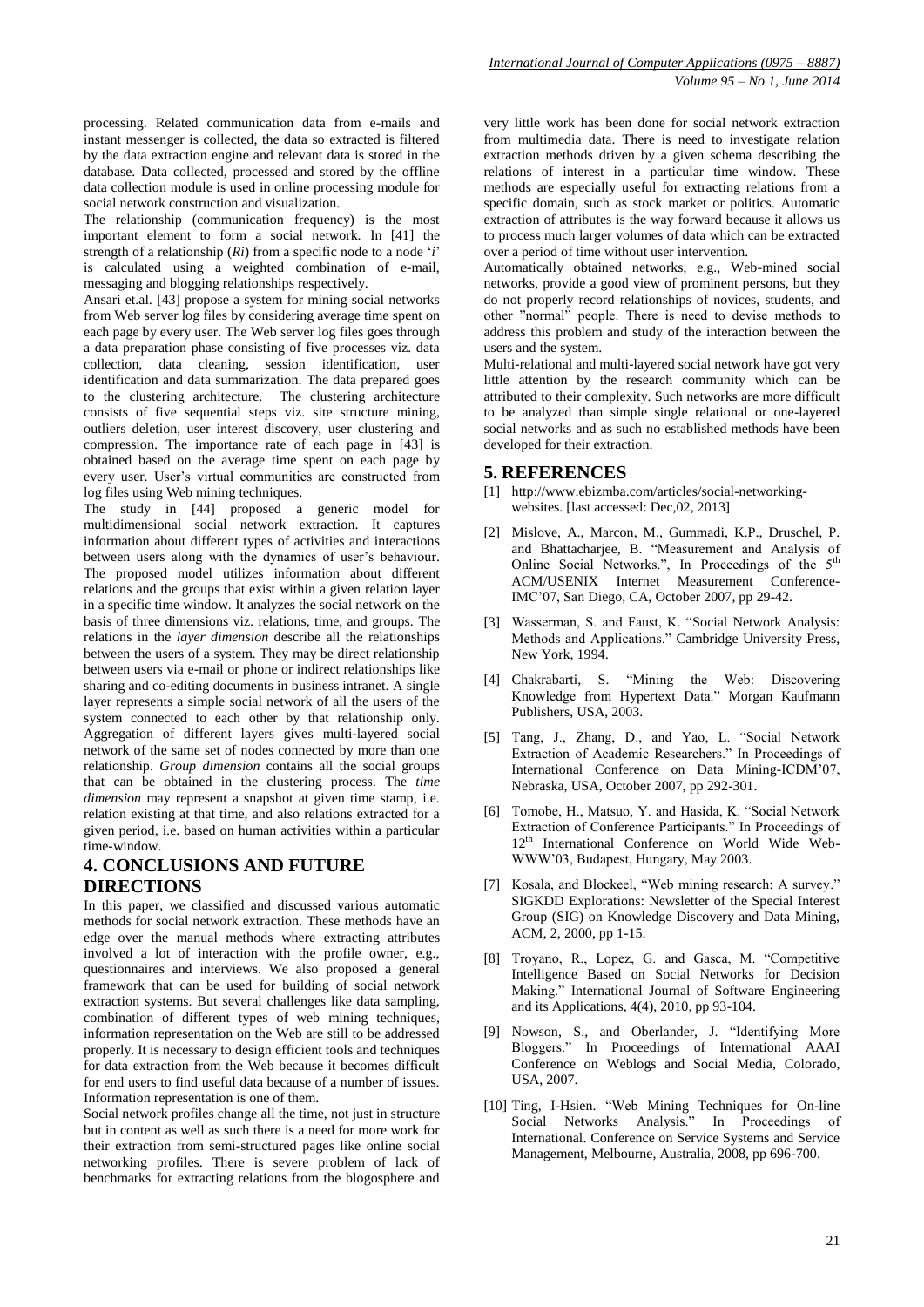- [11] Kautz, H., Selman, B., and Shah, M. "The Hidden Web." American Association for Artificial Intelligence magazine, 18(2), 1997, pp 27–35.
- [12] Arif, T., Ali, R. and Asger, M. "Scientific Co-authorship Social Networks: A Case Study of Computer Science Scenario in India." International Journal of Computer Applications, 52(12), USA, pp 38-45, 2012.
- [13] Matsuo, Y., Mori, J., and Hamasaki, M. "POLYPHONET: An advanced social network extraction system from the web." In Proceedings of the  $15<sup>th</sup>$  Intl. Conference on World Wide Web-WWW'06, Edinburgh, Scotland, May 2006, pp 397-406.
- [14] Mika, P. "Flink: Semantic web technology for the extraction and analysis of social networks." Journal of Web Semantics, 3(2), 2005, pp 211-223.
- [15] Jin, Y.Z., Matsuo, Y., and Ishizuka, M. "Extracting Social Networks among Various Entities on the Web." In Proceedings of the  $4<sup>th</sup>$  European Semantic Web Conference, Innsbruck, Austria, June 2007, pp 251-266.
- [16] Manning, C. D. and Schutze, H. "Foundations of statistical natural language processing." The MIT Press, London, 2002.
- [17] Tang, J., Zhang, J., Yao, L., Li, J., Zhang, L. and Su, Z. "Arnetminer: Extraction and Mining of an Academic Social Network." In Proceedings of  $17<sup>th</sup>$  International World Wide Web Conference-WWW'08, Beijing, China, April 2008, pp 990-998.
- [18] Lafferty, J., McCallum, A. and Pereira, F. "Conditional Random Fields: Probabilistic Models for Segmenting and Labeling Sequence Data." In Proceedings of 18<sup>th</sup> International Conference on Machine Learning, MA, USA, 2001, pp 282-289.
- [19] Pouliquen, B. and Atkinson, M. "Extracting and Learning Social Networks out of Multilingual News." In Proceedings of the Social Networks and Application Tools Workshop (SocNet-08), Slovakia, 2008, pp 13-16.
- [20] Oka , M. and Matsuo, Y. "Weighting Relations in Social Networks Using the Web." In Proceedings of 23rd Annual Conference of the Japanese Society for Artificial Intelligence, Takamatsu, Japan, 2009, pp 1-2.
- [21] Tyler, J. R., Wilkinson, D. M., Huberman, B. A. "Email as spectroscopy: automated discovery of community structure within organizations." In Proceedings of International Conference on Communities & Communities Technologies, Amsterdam, 2003, pp 81-96.
- [22] Culotta, A., Bekkerman, R., and McCallum, A. "Extracting social networks and contact information from e-mail and the web." In Proceedings of Conference on Email and Anti-Spam, CA, USA, 2004.
- [23] Van Alstyne, M., and Zhang, J. "EmailNet: A system for automatically mining social networks from organizational email communication." In Proceedings of 2003 North American Association for Computational Social and Organizational Science, 2003.
- [24] Bird, C., Gourley, A., Devanbu, P., Gertz, M., and Swaminathan, A. "Mining Email Social Networks.", In Proceeding of MSR 2006, Shanghai, China, 2006, pp 137- 143.
- [25] Wilkinson, D. and Huberman, B.A. "A Method for Finding Communities of Related Genes." In Proceedings of the National Academy of Sciences, USA, 2003, pp 5241-5248.
- [26] Mutton, P. "Inferring and Visualizing Social Networks on Internet Relay Chat." In 10<sup>th</sup> IEEE Symposium on Information Visualization, Austin, TX, USA, 2004, pp 35–43.
- [27] Resig, J., Dawara, S., Homan, C., and Teredesai, A. "Extracting social networks from instant messaging populations." In Proceedings of Workshop on Link Analysis and Group Detection (LinkKDD2004), USA, 2004, pp 22-25.
- [28] http://www.jibble.org/pircbot.php
- [29] Fruchterman, T.M.J. and Reingold, E.M. "Graph Drawing by Force-Directed Placement." Software Practice and Experience, 21(11), 1991, pp 1129-1164.
- [30] Mesquita, F., Merhav, Y. and Barbosa, D. "Extracting Information Networks from the Blogosphere: State-of-the-Art and Challenges." In Proceedings 4<sup>th</sup> International AAAI Conference on Weblogs and Social Media--Data Challenge, Washington, 2010.
- [31] Banko, M., Cafarella, M. J., Soderland, S., Broadhead, M. and Etzioni, O. "Open information extraction from the Web." In Proceedings of International Joint Conference on Artificial Intelligence, Hydrebad, India, 2007, pp
- 2670–2676. *IJCATM : www.ijcaonline.org*

D. Zhou, G. and Tan, C. L. "Discovering relations between named entities from a large raw corpus using tree similarity-based clustering." In Proceedings of The International Joint Conference on Natural Language Processing, Korea, 2005, pp 378–389.

- [33] Tang, J., Wang, T. and Wang, J. "Measuring the influence of social networks on information diffusion on blogosphere." In Proceedings of the 8<sup>th</sup> International Conference on Machine Learning and Cybernetics, Baoding, July 2009, pp 3492-3498.
- [34] Alim, S., Abdulrahman, R., Neagu, D. and Ridley, M. "Online social network profile data extraction for vulnerability analysis." International Journal of Internet Technology and Secured Transactions, 3(2), 2011, pp 194–209.
- [35] Park, J. and Barbosa, D. "Adaptive record extraction from web pages." In Proceedings of the 16<sup>th</sup> International Conference of the World Wide Web-WWW'07, Alberta, Canada, 2007, pp 1335–1336.
- [36] Salvatore Catanese, S., Pasquale De Meo, P., Ferrara, E. and Fiumara, G. "Analyzing the Facebook Friendship Graph." In Proceedings of the 1<sup>st</sup> International Workshop on Mining the Future Internet-MIFI'10, Berlin, Germany, 2010, pp 14-19.
- [37] Song, M., Lee, T., and Kim, J. "Extraction and Visualization of Implicit Social Relations on Social Networking Services." In Proceedings of the 24<sup>th</sup> AAAI Conference on Artificial Intelligence-AAAI'10, Atlanta, Georgia, July 2010, pp 1425-1430.
- [38] Liu, B. "Web Data Mining-Exploring Hyperlinks, Contents and Usage Data." Springer, 2006.